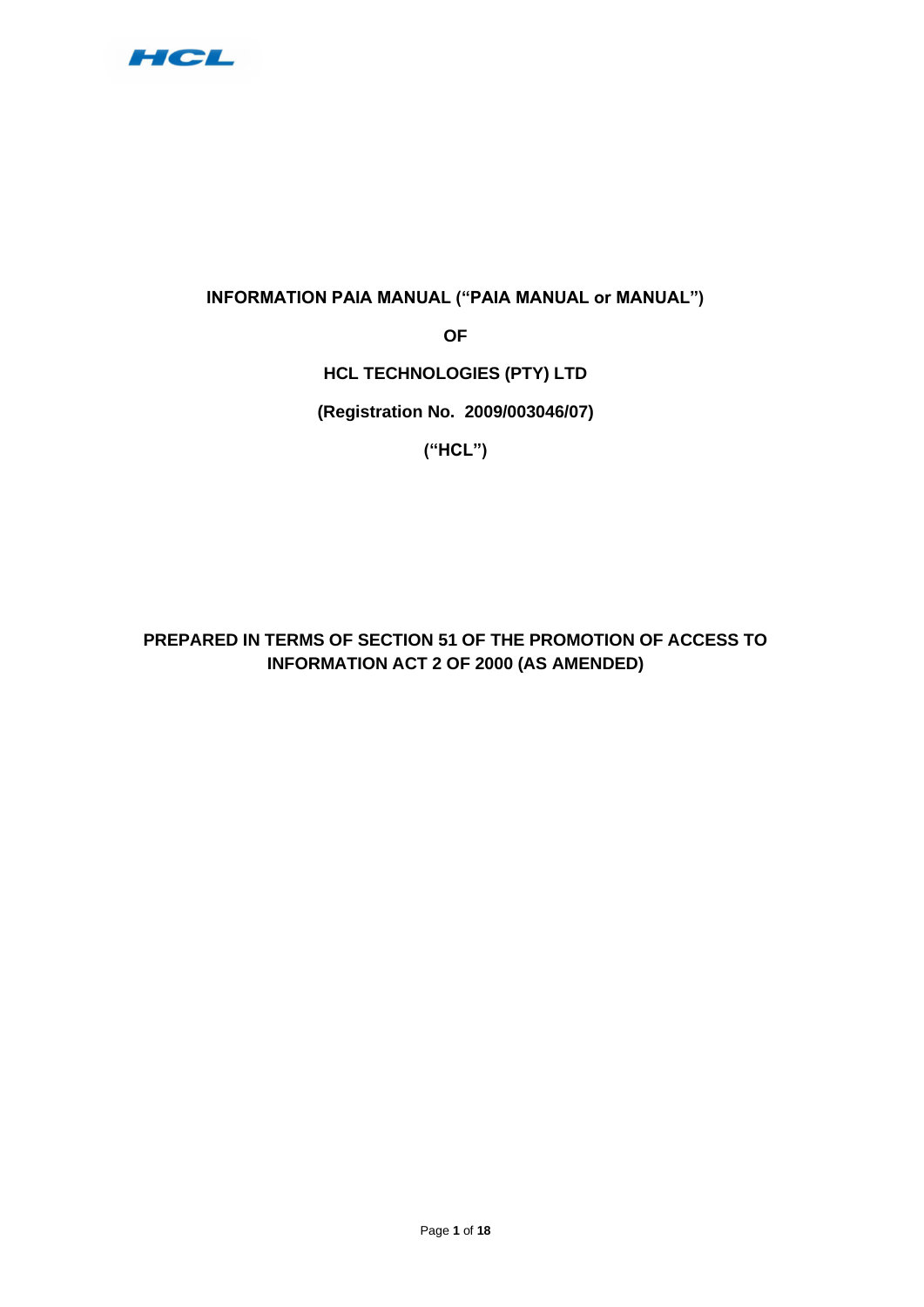

## **1. Background**

- 1.1 The Promotion of Access to Information Act, No. 2 of 2000 ("**PAIA**") was enacted on 3 February 2000. PAIA seeks to give effect to the constitutional right of access to information and advance the values of transparency and accountability.
- 1.2 PAIA establishes several statuary rights of the requester (the "**Requester**") to access a records(s) of HCL Technologies (PTY) LTD hereinafter referred to as 'HCL' if the Requester is able to show that the record is required for the exercise or protection of any rights, provided that no grounds of refusal contained in PAIA and the Requester complies with all of the procedural requirements.
- 1.3 Section 51 of PAIA obliges all private bodies to compile a manual giving information to the public regarding the procedure to be followed in requesting information from such bodies for the purpose of exercising or protecting rights. HCL is a privacy body as defined in PAIA.
- 1.4 This Manual is compiled in accordance with Section 51 of PAIA as amended by the Protection of Personal Information Act, 2013 ("**POPIA**"), which gives effect to everyone's Constitutional right to privacy. This Manual includes information on the submission of objections to the processing of personal information and requests to delete or destroy personal information or records thereof in terms of POPIA.
- 1.5 This Manual is available to view at HCL premises and on its website: [IT Technology](https://www.hcltech.com/geo-presence/africa)  [Consulting in South Africa | HCL Technologies](https://www.hcltech.com/geo-presence/africa)

### **2. PURPOSE OF PAIA MANUAL**

- 2.1 This PAIA Manual is useful for the public and the Requester to:
	- 2.1.1 check the categories of records held by HCL which are available without a person having to submit a formal PAIA request;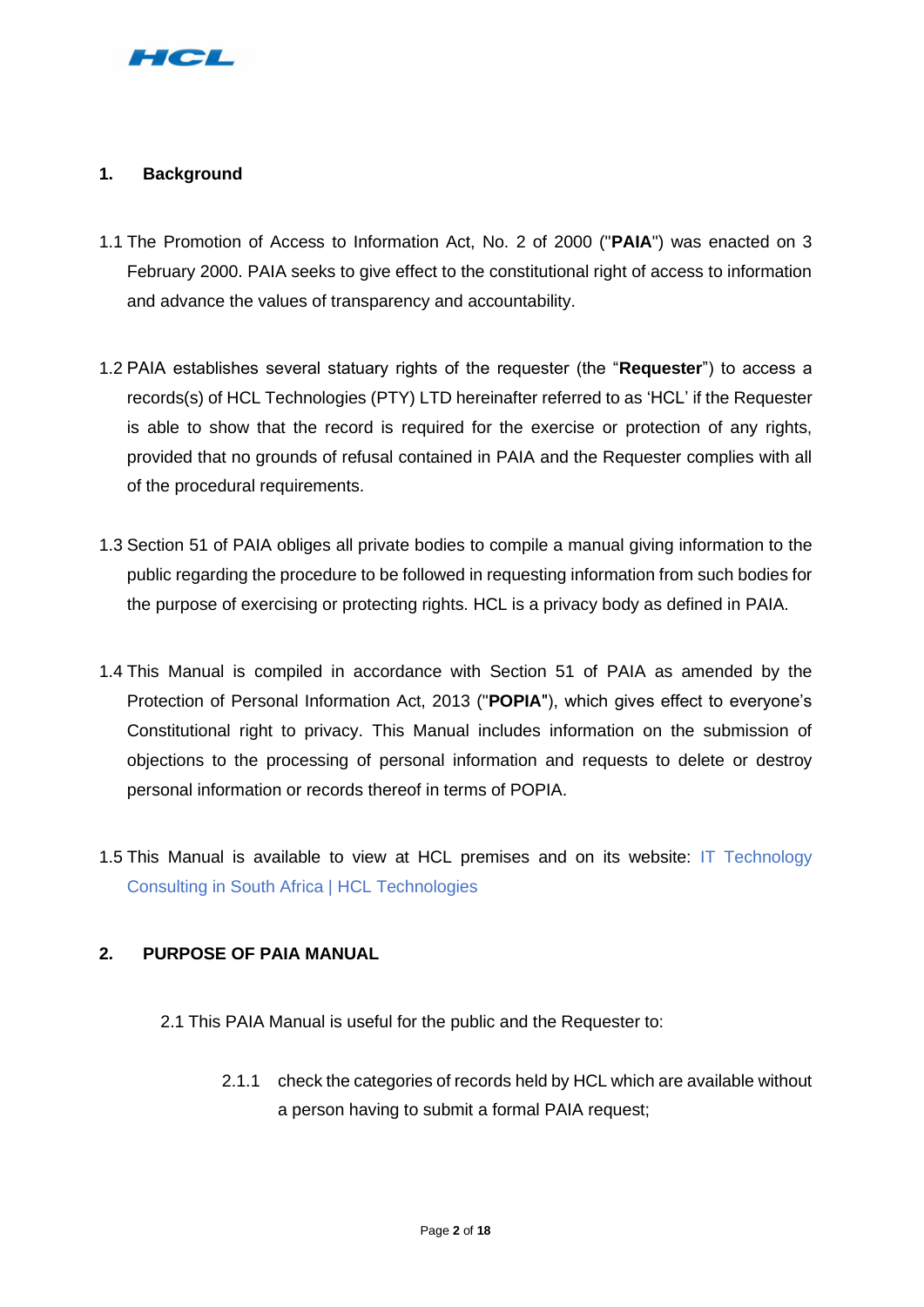

- 2.1.2 have a sufficient understanding of how to make a request for access to a record of HCL, by providing a description of the subjects on which HCL holds records and the categories of records held on each subject;
- 2.1.3 know the description of the records of HCL which are available in accordance with any other legislation;
- 2.1.4 access all the relevant contact details of the Information Officer and Deputy Information Officer who will assist the public with the records they intend to access;
- 2.1.5 know the description of the guide on how to use PAIA, as updated by the Regulator and how to obtain access to it;
- 2.1.6 know if HCL will process personal information, the purpose of processing of personal information and the description of the categories of data subjects and of the information or categories of information relating thereto;
- 2.1.7 know the description of the categories of data subjects and of the information or categories of information relating thereto;
- 2.1.8 know the recipients or categories of recipients to whom the personal information may be supplied;
- 2.1.9 know if HCL has planned to transfer or process personal information outside the Republic of South Africa and the recipients or categories of recipients to whom the personal information may be supplied; and
- 2.1.10 know whether HCL has appropriate security measures to ensure the confidentiality, integrity and availability of the personal information which is to be processed.

*Note: This Manual does not comprehensively deal with every procedure provided for in PAIA. Requestors of information are advised to familiarise themselves with the provisions of the PAIA before making any requests to HCL in terms of PAIA.*

## **3. CONTACT DETAILS OF HCL TECHNOLOGIES (PTY) LTD**

### 3.1. **HCL Technologies (Pty) Ltd**

| Postal Address:          | 4th Floor, Greenpark Corner, 3 Lower Road,<br>Sandton, 2196, South Africa |
|--------------------------|---------------------------------------------------------------------------|
| <b>Physical Address:</b> | 4th Floor, Greenpark Corner, 3 Lower Road,<br>Sandton, 2196, South Africa |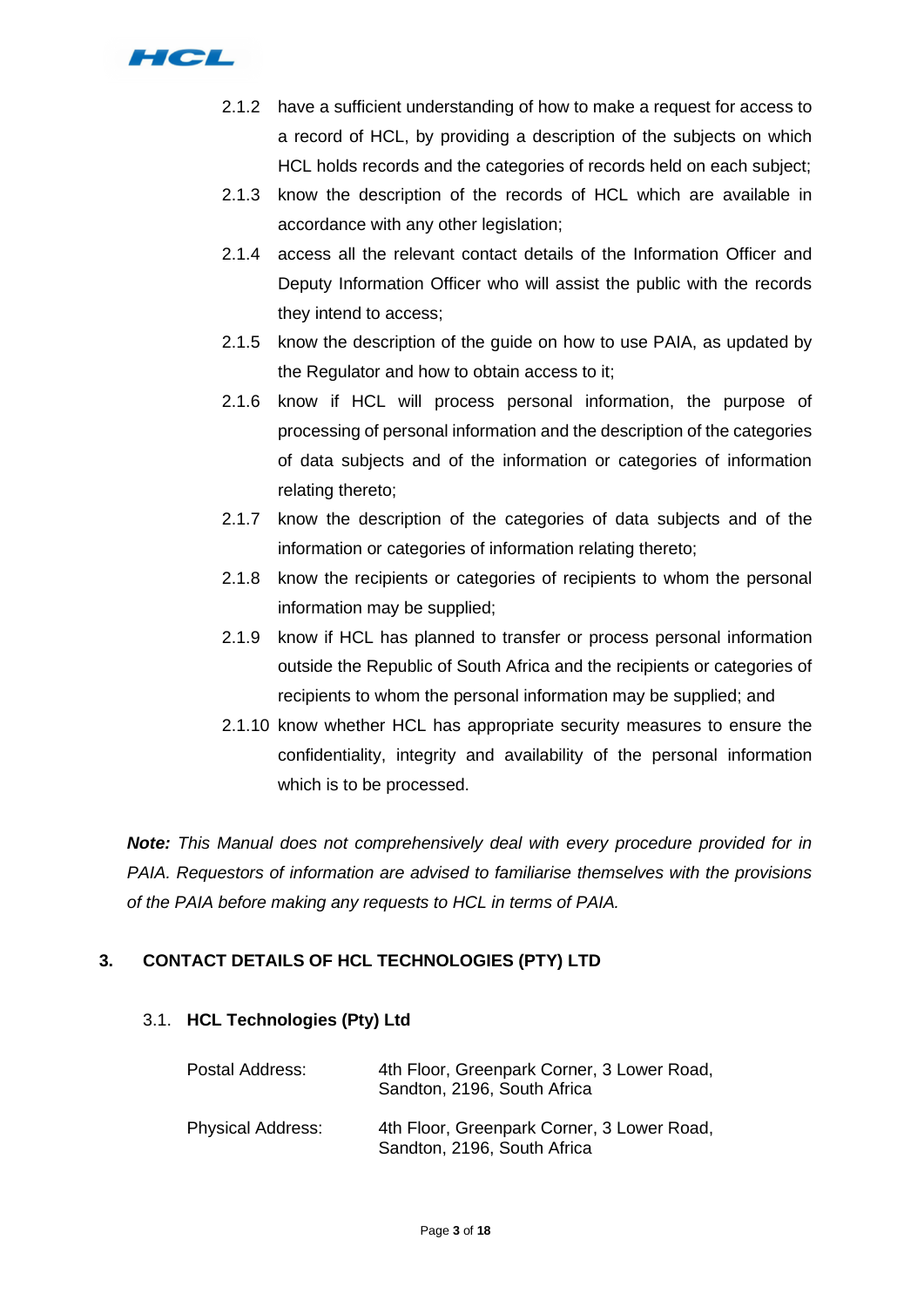

| Telephone: | +27 11 063 8500          |
|------------|--------------------------|
| Email:     | Reception-JSA@hcl.com    |
| Website:   | https://www.hcltech.com/ |

## 3.2. **Information Officer**

| Name:  | Satish Nrusimhadevara |
|--------|-----------------------|
| Tel:   | +27646546457          |
| Email: | satish-nr@hcl.com     |

## 3.3. **Deputy Information Officer**

| Name:  | Amit Kumar     |
|--------|----------------|
| Tel:   | +27110638528   |
| Email: | k amit@hcl.com |

## **4. GUIDE ON HOW TO USE PAIA AND HOW TO OBTAIN ACCESS TO THE GUIDE**

- 4.1. Section 10 of PAIA requires the South African Human Rights Commission (SAHRC), the previous authority enforcing and implementing data subject access rights to publish a guide containing information reasonably required by a person wishing to exercise or protect any right in terms of PAIA.
- 4.2. The Regulator has, in terms of section 10(1) of PAIA, as amended, updated and made available the Guide on how to use PAIA ("**Guide**"), in an easily comprehensible form and manner, as may reasonably be required by a person who wishes to exercise any right contemplated in PAIA and POPIA.
- 4.3. The aforesaid Guide contains the description of:
	- 4.3.1. the objects of PAIA and POPIA;
	- 4.3.2. the postal and street address, phone and fax number and, if available, electronic mail address of:
		- 4.3.2.1. the Information Officer of every public body, and
		- 4.3.2.2. every Deputy Information Officer of every private and public body;
	- 4.3.3. the manner and form of a request for access to a record of a private body;
	- 4.3.4. the assistance available from the IO of a public body in terms of PAIA and POPIA;
	- 4.3.5. the assistance available from the Regulator in terms of PAIA and POPIA;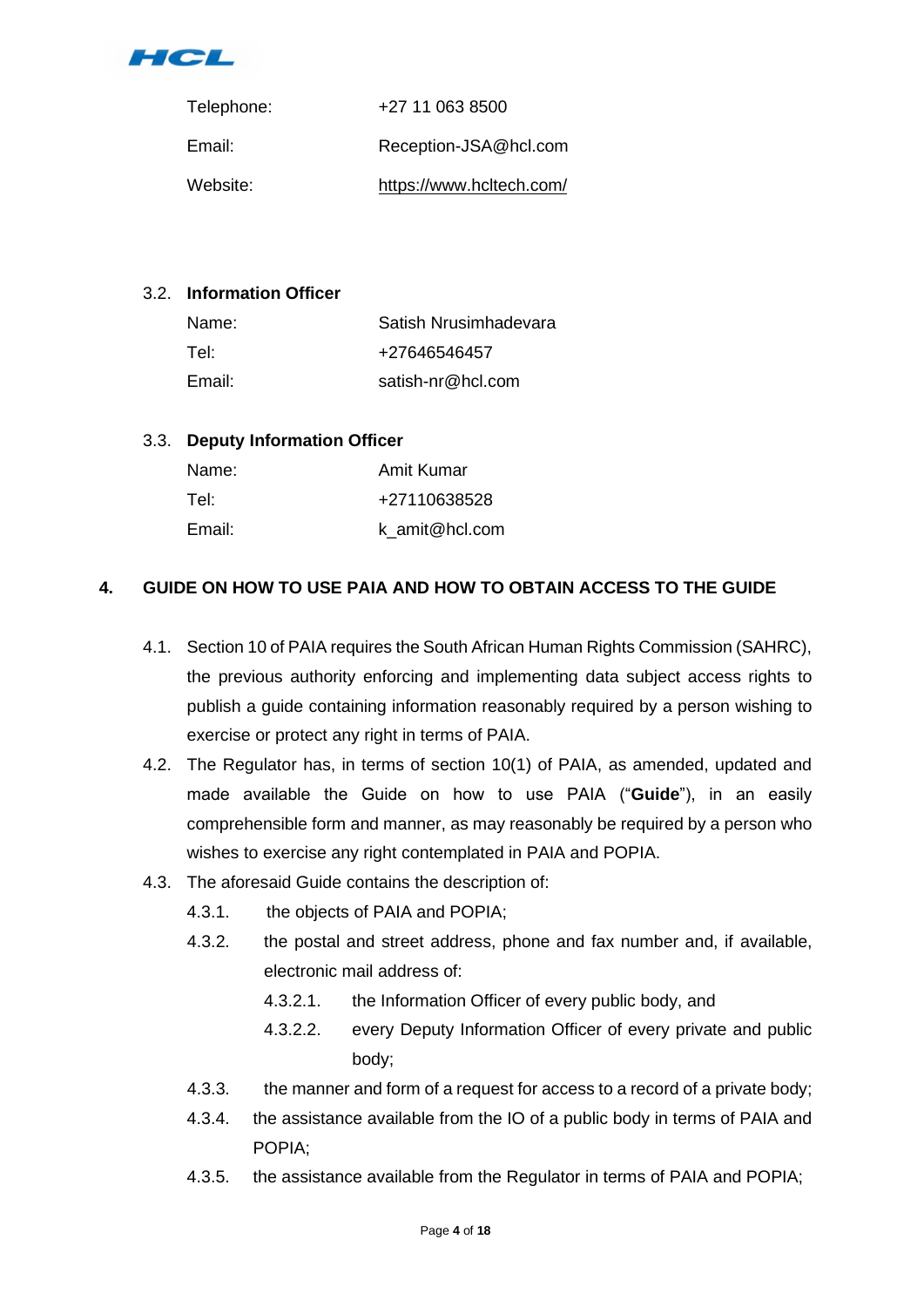

- 4.3.6. all remedies in law available regarding an act or failure to act in respect of a right or duty conferred or imposed by PAIA and POPIA, including the manner of lodging:
	- 4.3.6.1. an internal appeal;
	- 4.3.6.2. a complaint to the Regulator; and
	- 4.3.6.3. an application with a court against a decision by the information officer of a public body, a decision on internal appeal or a decision by the Regulator or a decision of the head of a private body;
- 4.3.7. the fees to be paid in relation to requests for access and the regulations made in terms of PAIA.
- 4.4. Members of the public can inspect or make copies of the Guide from the offices of the public and private bodies, including the office of the Regulator, during normal working hours.
- 4.5. The Guide can also be obtained:
	- 4.5.1. upon request to the Information Officer;
	- 4.5.2. from the website of the Regulator [\(https://www.justice.gov.za/inforeg/\)](https://www.justice.gov.za/inforeg/).
- 4.6. A copy of the Guide is available for inspection at the offices of SAHRC situated at Braampark Forum 3, 33 Hoofd Street, Braamfontein, Gauteng, South Africa and on the website at [www.sahrc.org.za.](http://www.sahrc.org.za/)

Contact details are as follows:

Post: South African Human Rights Commission Promotions of Access to Information Act Unit Research and Documentation Department Private Bag X2700 Houghton 2041

Telephone: 0118773600 Fax: 0114030668 Website: [www.sahrc.org.za](http://www.sahrc.org.za/) or [www.section51.paia@sahrc.org.za](http://www.section51.paia@sahrc.org.za)  E-mail: [PAIA@sahrc.org.za](mailto:PAIA@sahrc.org.za)

# 5. **CATEGORIES OF RECORDS HELD BY HCL WHICH ARE AVAILABLE WITHOUT A PERSON HAVING TO REQUEST ACCESS**

5.1. These categories of information relate to publicly available information i.e. internally and externally. Such information need not be requested in terms of PAIA. For example, the following recorded information can be obtained automatically without a formal PAIA request procedure: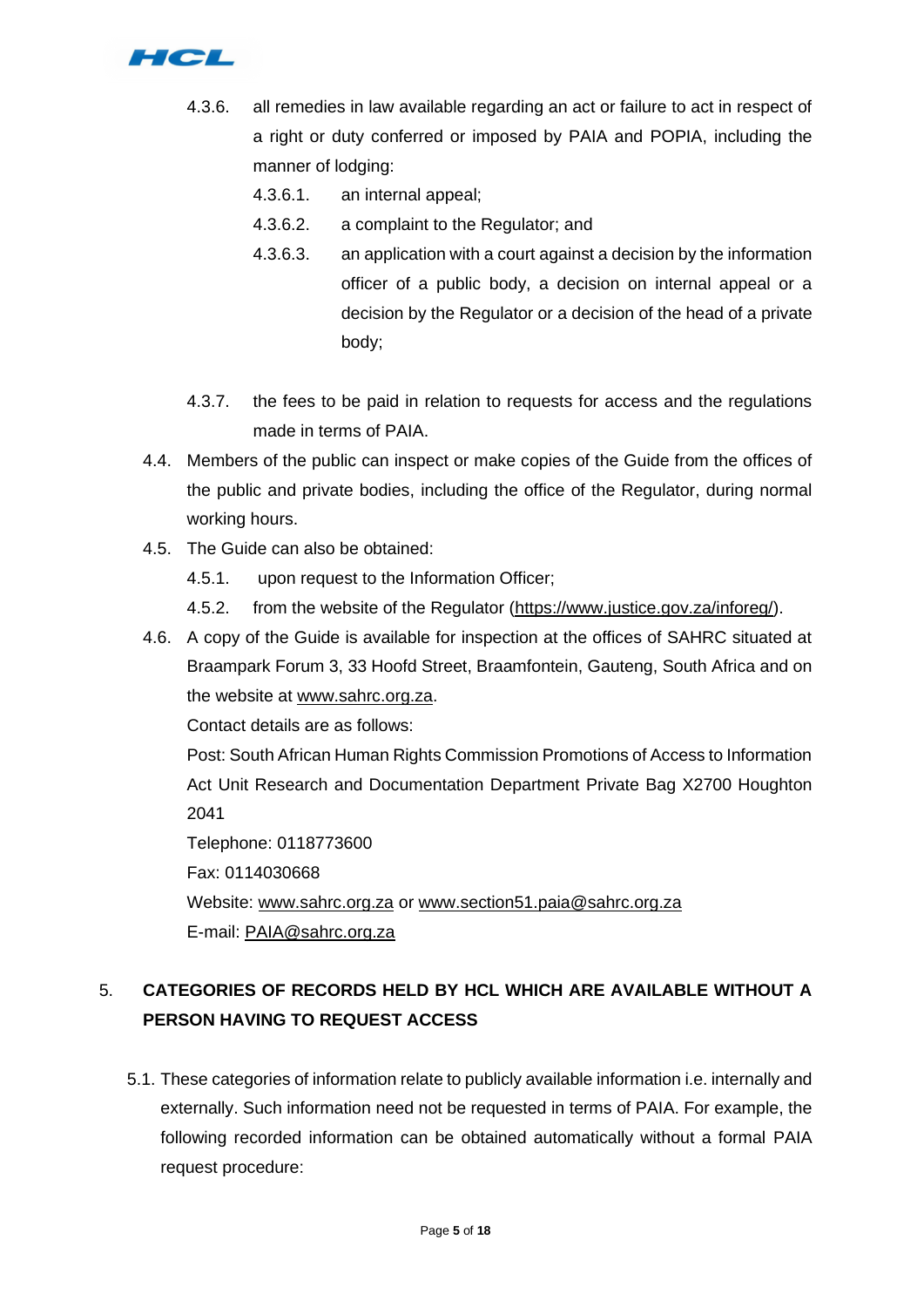

- Annual reports
- HCL printed publications (Newsletters, Booklets etc.)
- Other information published on HCL internet website

# **6. RECORDS HELD BY HCL WHICH ARE AVAILABLE IN ACCORDANCE WITH ANY OTHER LEGISLATION AS CONTEMPLATED UNDER SECTION 51(1)(D) OF THE PAIA**

6.1. Certain records held by HCL are available in terms of legislation other than the PAIA. The specific records which are available in terms of such legislation are set out in that legislation and these records may in certain instances only be accessed by the persons specified in the relevant legislation. The legislation is as follows:

| <b>Applicable Legislation</b>                                       |
|---------------------------------------------------------------------|
|                                                                     |
| Companies Act 71 of 2008                                            |
| Promotion of Access to Information Act 2 of 2000                    |
| Pension Funds Act 24 of 1956                                        |
| Income Tax Act 58 of 1962                                           |
| Value Added Tax Act 89 of 1991                                      |
| Occupational Health and Safety Act 85 of 1993                       |
| Compensation for Occupational Injuries and Diseases Act 130 of 1993 |
| Labour Relations Act 66 of 1995                                     |
| Tax on Retirement Funds Act 38 of 1996                              |
| Basic Conditions of Employment Act 75 of 1997                       |
| Employment Equity Act 55 of 1998                                    |
| Medical Schemes Act, No. 131 of 1998                                |
| Unemployment Contributions Act 4 of 2002                            |
| Unemployment Insurance Act 30 of 1966                               |
| Broad-based Black Economic Empowerment act, 2003                    |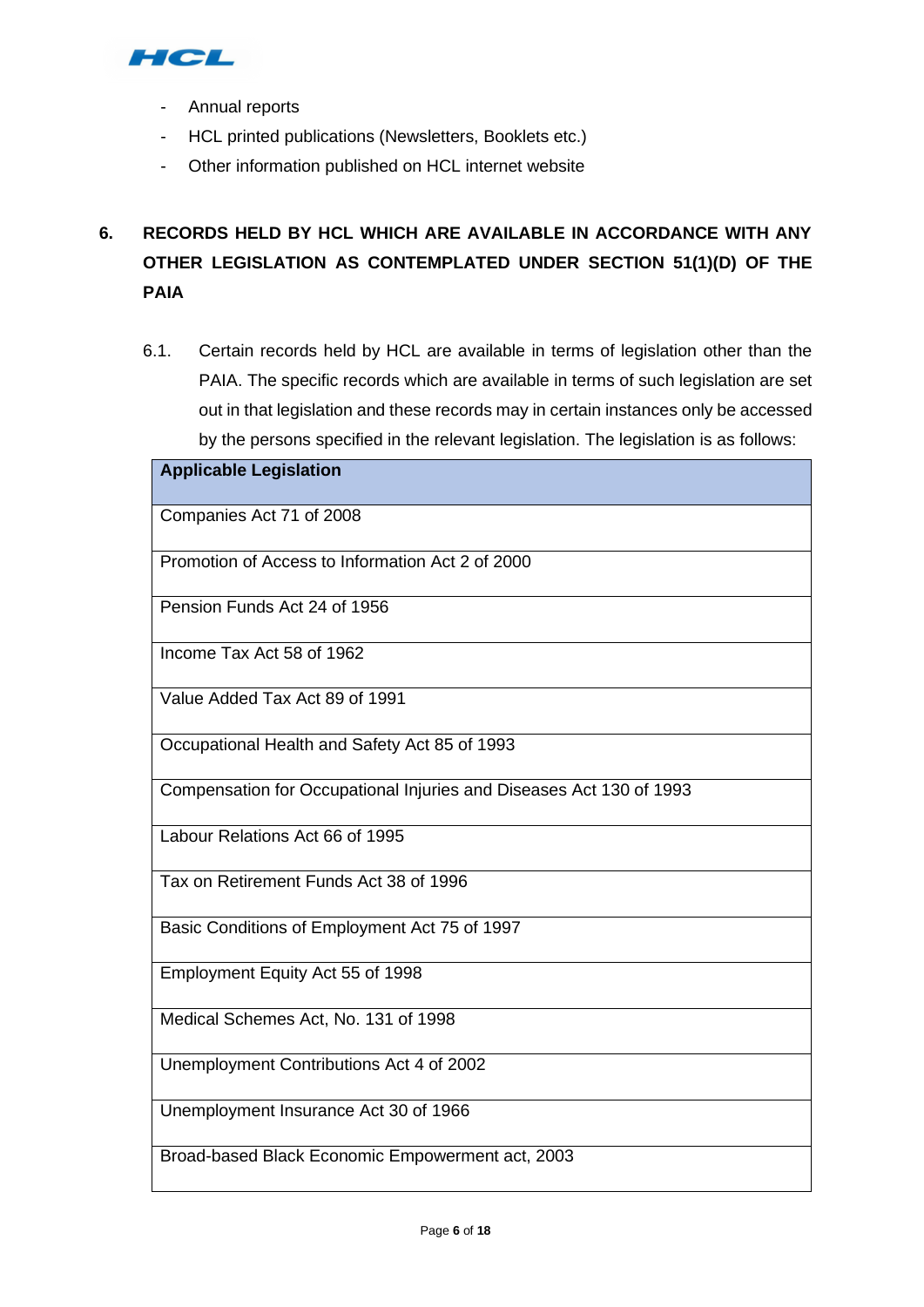

Skills Development Act 97 of 1998

*Note: Whilst all reasonable endeavours have been made to provide a complete list of applicable legislation above, it is possible that the above list may be incomplete. Wherever it comes to the HCL's attention that existing or new legislation allows a requester access on a basis other than that set out in the PAIA, the above list will be updated.*

# **7. RECORDS, CATEGORIES AND SUBJECTS WHICH HCL HOLDS (available only on request to access in terms of PAIA section 51(1)(e))**

- 7.1 The information contained in this section is intended to identify the main categories of records held by HCL and to help the Requester to gain a better understanding of the main business activities of HCL.
- 7.2 Records to which access will be provided in accordance with the PAIA (subject to the restrictions and right of refusal to access provided for in the PAIA) are available in respect of the following (non- exhaustive) aspects of HCL's businesses and operations:

| <b>Subjects on which HCL holds</b><br>records | <b>Categories of records</b>                      |
|-----------------------------------------------|---------------------------------------------------|
| Company records                               | Documents of incorporation;                       |
|                                               | Memorandum and Articles of Association or         |
|                                               | Memorandum of Incorporation (as applicable);      |
|                                               | Records relating to the appointment of directors/ |
|                                               | auditor / secretary;                              |
|                                               | Public officer and other officers;                |
|                                               | Share Register and other statutory registers;     |
|                                               | Minutes of meetings of the Board of Directors;    |
|                                               | Share certificates;                               |
|                                               | Special resolutions/Resolutions                   |
| <b>Financial Records</b>                      | <b>Annual Financial Statements;</b>               |
|                                               | Tax Returns;                                      |
|                                               | <b>Accounting Records;</b>                        |
|                                               | <b>Banking Records;</b>                           |
|                                               | <b>Bank Statements;</b>                           |
|                                               | Electronic banking records;                       |
|                                               | Asset Register;                                   |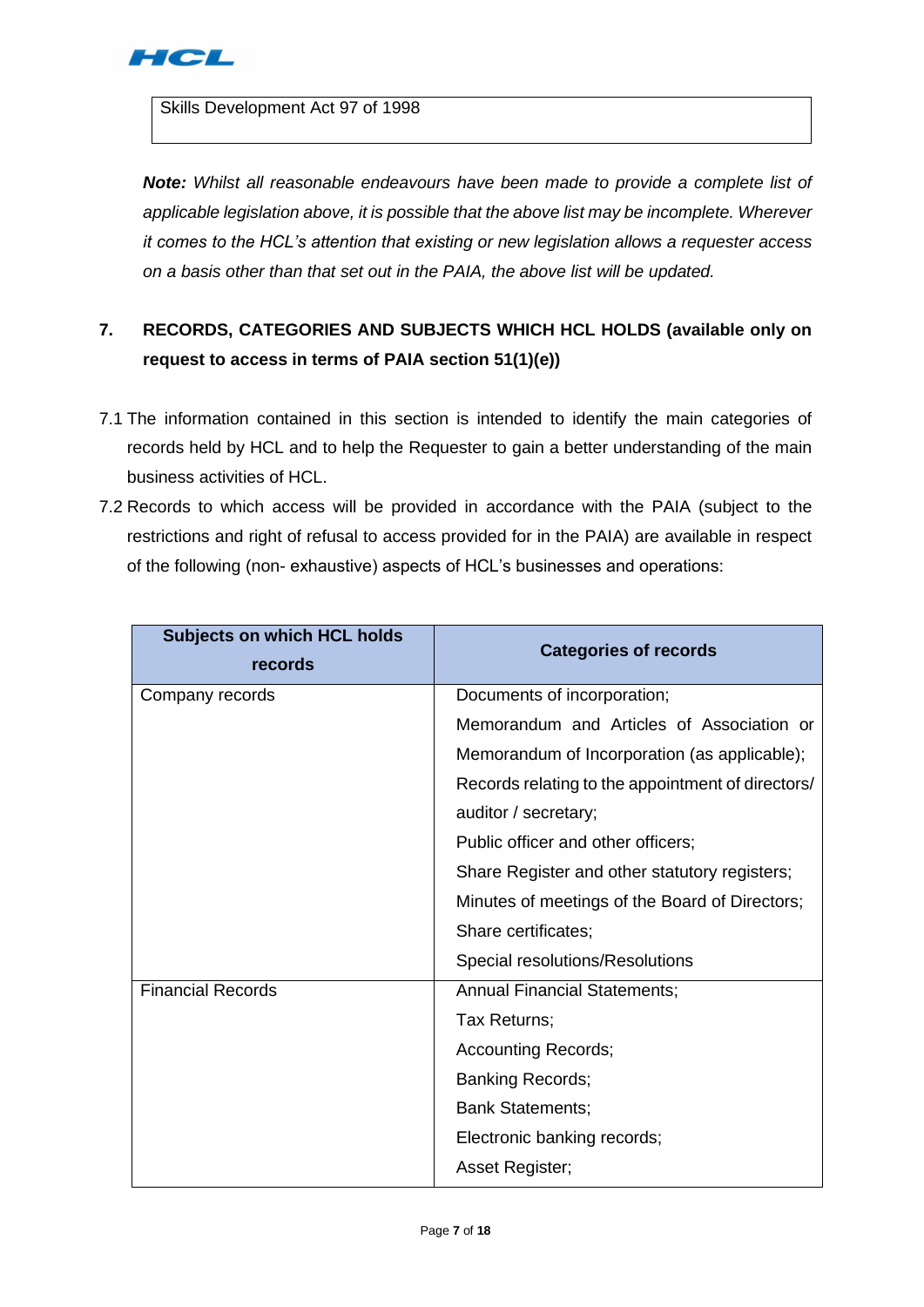

| <b>Subjects on which HCL holds</b><br>records | <b>Categories of records</b>                         |
|-----------------------------------------------|------------------------------------------------------|
|                                               | Invoices;                                            |
|                                               | Banking details and bank accounts;                   |
|                                               | Debtors/Creditors statements and invoices;           |
|                                               | General ledgers and subsidiary ledgers;              |
|                                               | General reconciliation;                              |
|                                               | Policies and procedures                              |
| Personnel / Employees Documents               | Employment contracts;                                |
| and Records                                   | <b>Employment Equity Plan;</b>                       |
|                                               | Medical Aid records;                                 |
|                                               | Pension Fund records;                                |
|                                               | Disciplinary records;                                |
|                                               | Salary records;                                      |
|                                               | SETA records;                                        |
|                                               | Disciplinary code;                                   |
|                                               | Leave records;                                       |
|                                               | Training records;                                    |
|                                               | Training Manuals;                                    |
|                                               | Employee benefits arrangements rules and<br>records; |
|                                               | Employment<br>Equity<br>Plan<br>Forms<br>and         |
|                                               | Applications                                         |
|                                               | Grievance Procedures;                                |
|                                               | Workplace and Union agreements and records.          |
| <b>Sales</b>                                  | Customer details;                                    |
|                                               |                                                      |
|                                               | Information and records provided by a third          |
|                                               | party                                                |
| Marketing                                     | Advertising and promotional material                 |
| Risk Management and Compliance                | Audit reports;                                       |
|                                               | Risk management frameworks;                          |
|                                               | Risk management plans;                               |
|                                               | Disaster recovery plans;                             |
|                                               | <b>Risk Management Certificates</b>                  |
|                                               | Quality Management plan/documents/certificats        |
| <b>IT Department</b>                          | Computer/mobile<br>device<br>policy<br>usage         |
|                                               | documentation;                                       |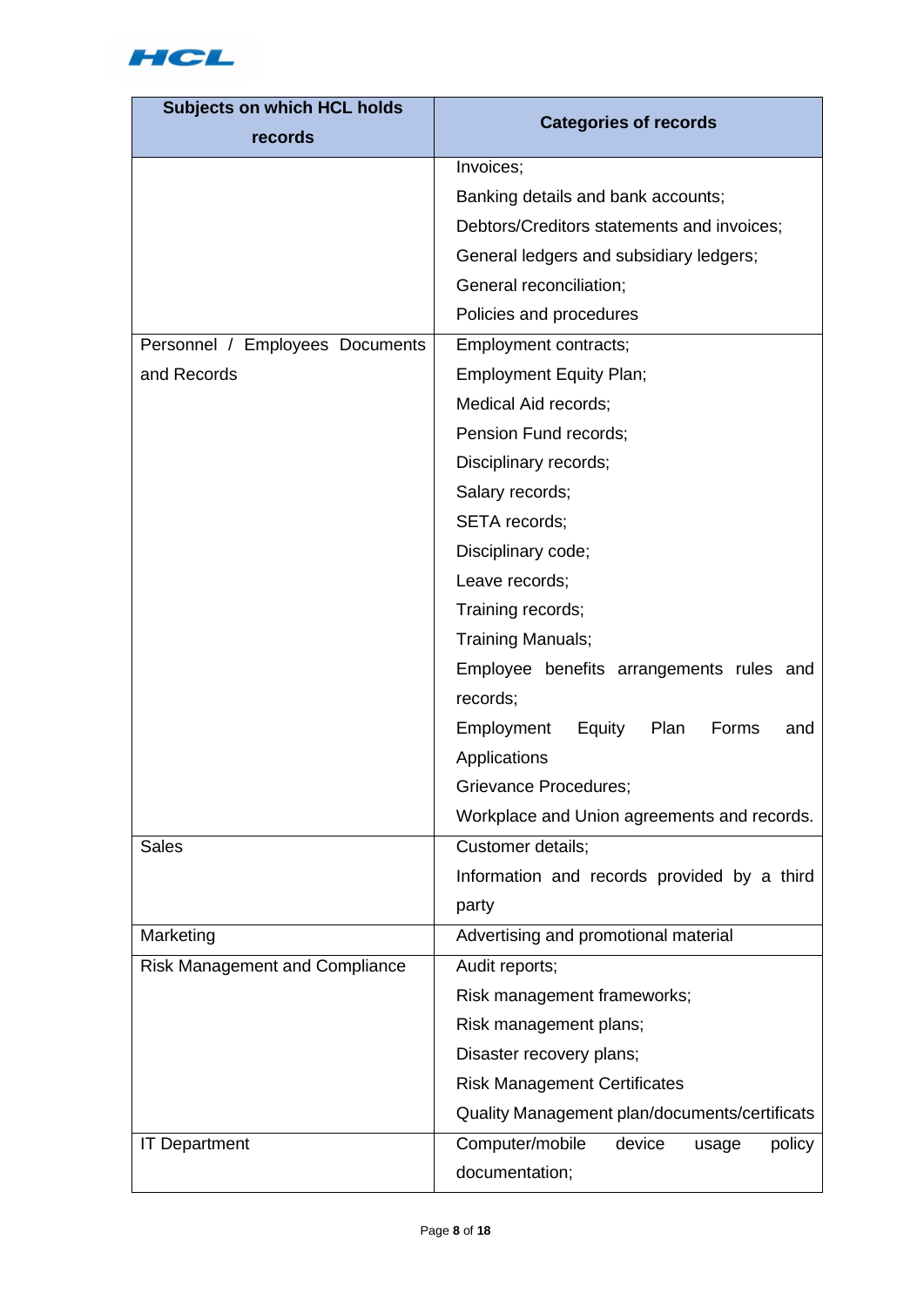

| <b>Subjects on which HCL holds</b><br>records | <b>Categories of records</b>              |
|-----------------------------------------------|-------------------------------------------|
|                                               | Hardware asset registers;                 |
|                                               | Information security policies / standards |
|                                               | procedures;                               |
|                                               | Information technology systems and user   |
|                                               | manuals Information usage policy          |
|                                               | documentation;                            |
|                                               | Project implementation plans;             |
|                                               | Software licensing;                       |
|                                               | System documentation and manuals          |

7.3 The accessibility of the records may be subject to the grounds of refusal set out in this Manual. Amongst other, records deemed confidential on the part of a third party, will necessitate permission from the third party concerned, in addition to normal requirements, before HCL will consider access.

## **8. PROCESSING OF PERSONAL INFORMATION**

### **8.1 Purpose of Processing Personal Information**

The purpose for which personal information is processed by HCL will depend on the nature of the personal information and the particular data subject. This purpose is ordinarily disclosed, explicitly or implicitly, at the time the personal information is collected.

In general, personal information is processed for purposes of, inter alia, on-boarding clients and suppliers, sending marketing information, staff administration, service or product delivery, record management, security, employment, giving effect to professional instructions received and related matters.

### **8.2 Description of the categories of Data Subjects**

HCL holds information and records on the following categories of data subjects and may include but not limited to: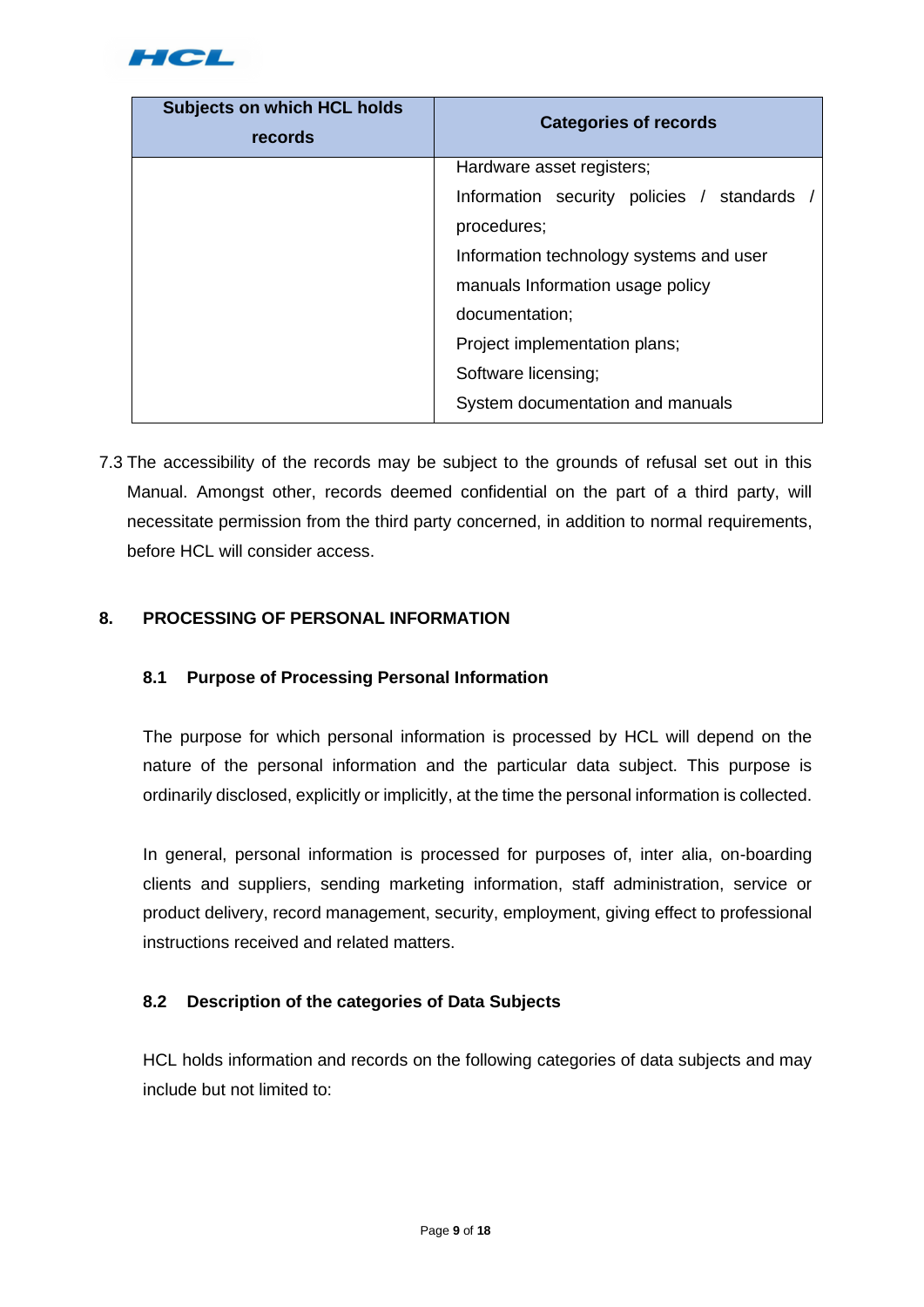

| <b>Categories of Data</b><br><b>Subjects</b> | Personal Information that may be processed       |
|----------------------------------------------|--------------------------------------------------|
| <b>HCL Customers / Clients</b>               | name, address, registration numbers or identity  |
|                                              | numbers, employment status, bank details, etc.   |
| Service Providers /                          | names, registration number, address and bank     |
| Contractors / Suppliers                      | details, etc                                     |
| <b>Employees</b>                             | CVs, education history, address, qualifications, |
|                                              | gender and race, etc                             |

## **8.3 The recipients or categories of recipients to whom the personal information may be supplied**

Depending on the nature of the Personal Information, HCL may supply information or records to the following categories of recipients:

- i. service provider;
- ii. auditing and accounting bodies (internal and external);
- iii. statutory oversight bodies, regulators or judicial commissions of enquiry making a request for Personal Information;
- iv. any court, administrative or judicial forum, arbitration, statutory commission, or ombudsman making a request for Personal Information or discovery in terms of the applicable rules;
- v. South African Revenue Services, or another similar authority; and
- vi. anyone making a successful application for access in terms of PAIA or POPIA.

### **8.4 Planned transborder flows of personal information**

- 8.4.1 POPIA provides that personal information may only be transferred out of the Republic of South Africa if the:
- recipient country can offer such data an "adequate level" of protection. This means that its data privacy laws must be substantially similar to the Conditions for Lawful Processing as contained in POPI; or
- data subject consents to the transfer of their personal information; or
- transfer is necessary for the performance of a contractual obligation between the data subject and the responsible party; or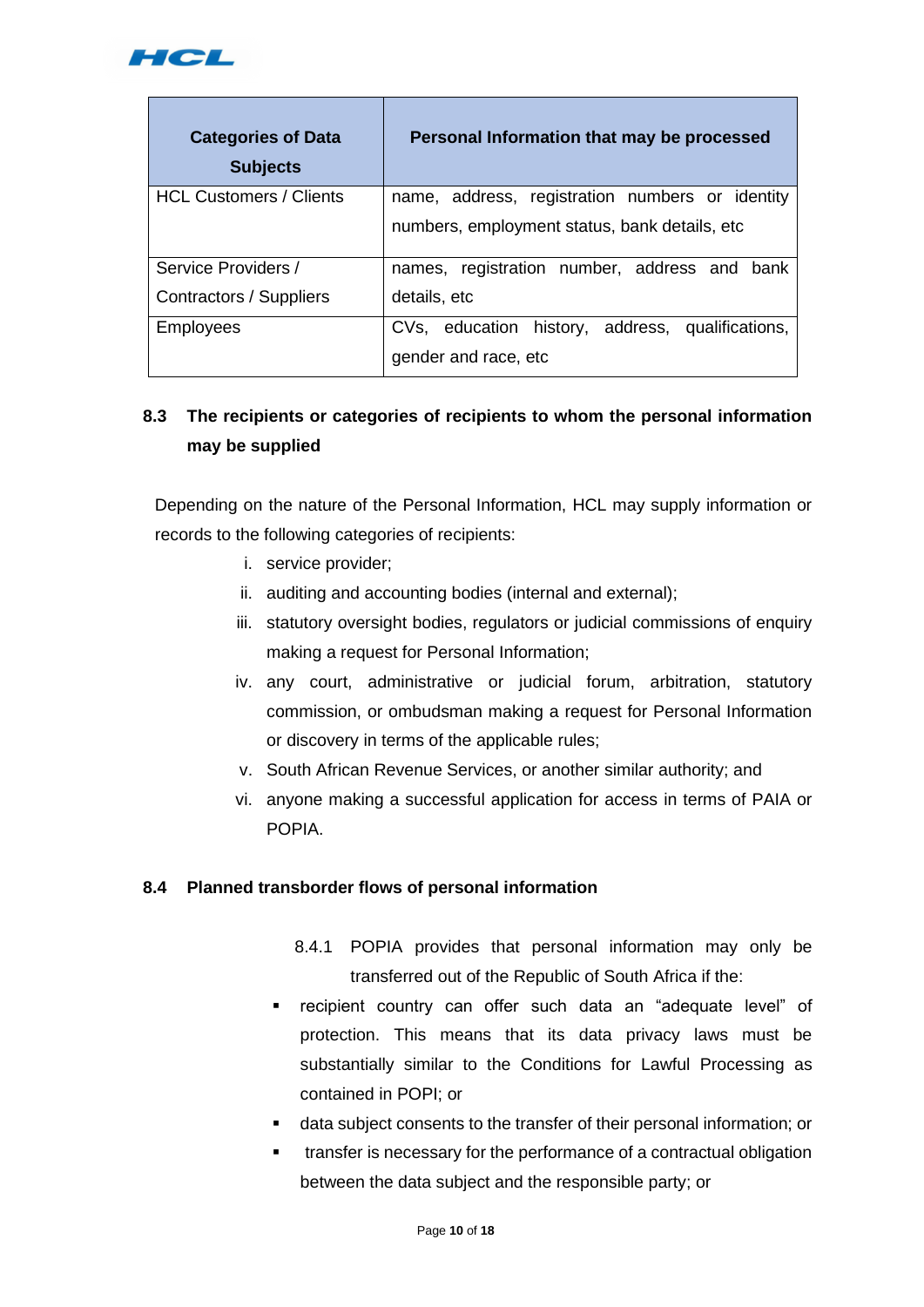

- transfer is necessary for the performance of a contractual obligation between the responsible party and a third party, in the interests of the data subject; or
- **.** the transfer is for the benefit of the data subject, and it is not reasonably practicable to obtain the consent of the data subject, and if it were, the data subject, would in all likelihood provide such consent.
	- 8.4.2 HCL envisage that it may transfer personal information to third parties or other HCL affiliates, who are situated in a foreign country and such transfers would be subject to the relevant provisions of the POPI act HCL may need to transfer a data subject's information to service providers in countries outside South Africa, in which case it will fully comply with applicable South African data protection legislation comprising POPIA and PAIA.
	- 8.4.3 In addition, personal information may be transmitted transborder to HCL's suppliers in other countries, and personal information may be stored in data servers hosted outside South Africa. HCL will endeavour to ensure that its dealers and suppliers will make all reasonable efforts to secure said data and personal information.

## **8.5 General description of Information Security Measures to be implemented by HCL to ensure the confidentiality, integrity and availability of the information**

8.5.1 HCL takes appropriate information security measures to ensure the confidentiality, integrity and availability of personal information in HCL's possession. HCL takes appropriate technical and organisational measures designed to ensure that personal information remains confidential and secure against unauthorised or unlawful processing and against accidental loss, destruction or damage.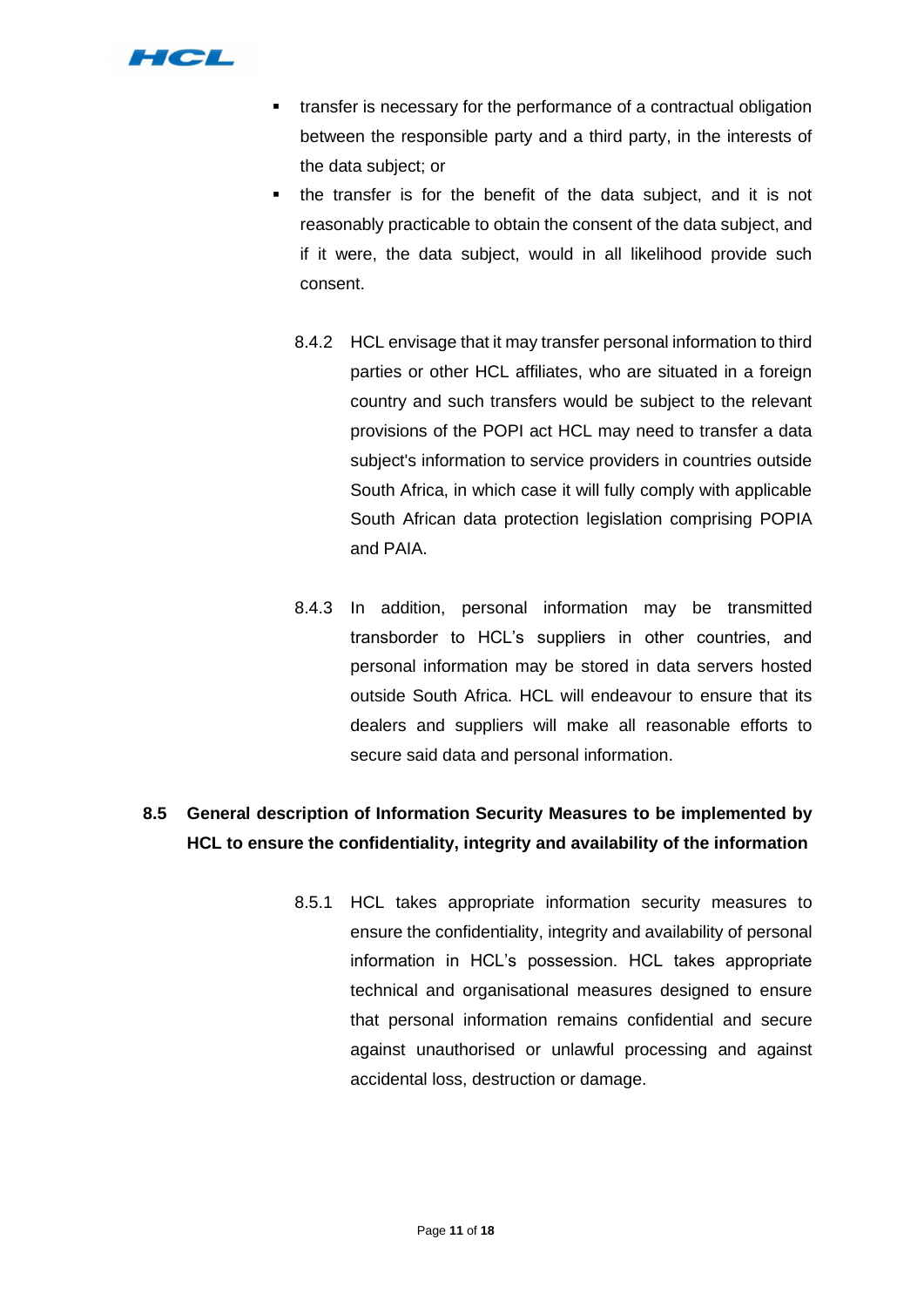

## **9. REQUEST PROCEDURE IN TERMS OF THE PAIA**

- **9.1** A request for access to records held by HCL in terms of section 50 of the PAIA must be made on the form contained in the Regulations Regarding the Promotion of Access to Information (Form C). A copy of the form is attached as Annexure A to this Manual. The request must be made to HCL at the address or email address, specified in Section 3 above.
- **9.2** A requester must provide sufficient detail on the prescribed form to allow HCL to identify the record or records which have been requested and the identity of the requester. If a request is made on behalf of another person or entity, the requester must submit details and proof of the capacity in which the requester is making the request, which must be reasonably satisfactory to HCL. The requester is also required to indicate the form of access to the relevant records that is required, and to provide his, her or its contact details in the Republic of South Africa.
- **9.3** The requester is required to identify the right that he, she or it is seeking to exercise by accessing records held by HCL and to explain why the particular record or records requested is or are required for the exercise or protection of that right.
- **9.4** HCL may, and must in certain instances, refuse access to records on any of the grounds set out in Chapter 4 of Part 3 of the PAIA. These grounds for refusal include: that access would result in the unreasonable disclosure of personal information about a third party, that it is necessary to protect the commercial information of a third party or of HCL itself, that it is necessary to protect the confidential information of a third party, that it is necessary to protect the safety of individuals or property, that a record constitutes privileged information for the purpose of legal proceedings, or that it is necessary to protect the research information of a third party or HCL itself.
- **9.5** HCL is required to inform a requester in writing of its decision in relation to a request. If the requester wishes to be informed of HCL decision in another manner as well, this must be set out in the request and the relevant details included, allowing HCL to inform the requester in the preferred manner.
- **9.6** HCL will make a decision in relation to a request for records within 30 days of receiving it, unless third parties are required to be notified or the 30 day period is extended as provided for in the PAIA, and will notify the requester accordingly.
- **9.7** Where a request is refused, a requester may apply to court within 30 days of being informed of the refusal of the request, for an order compelling the record or records requested to be made available to the requester or for another appropriate order. The court will determine whether the records should be made available or not.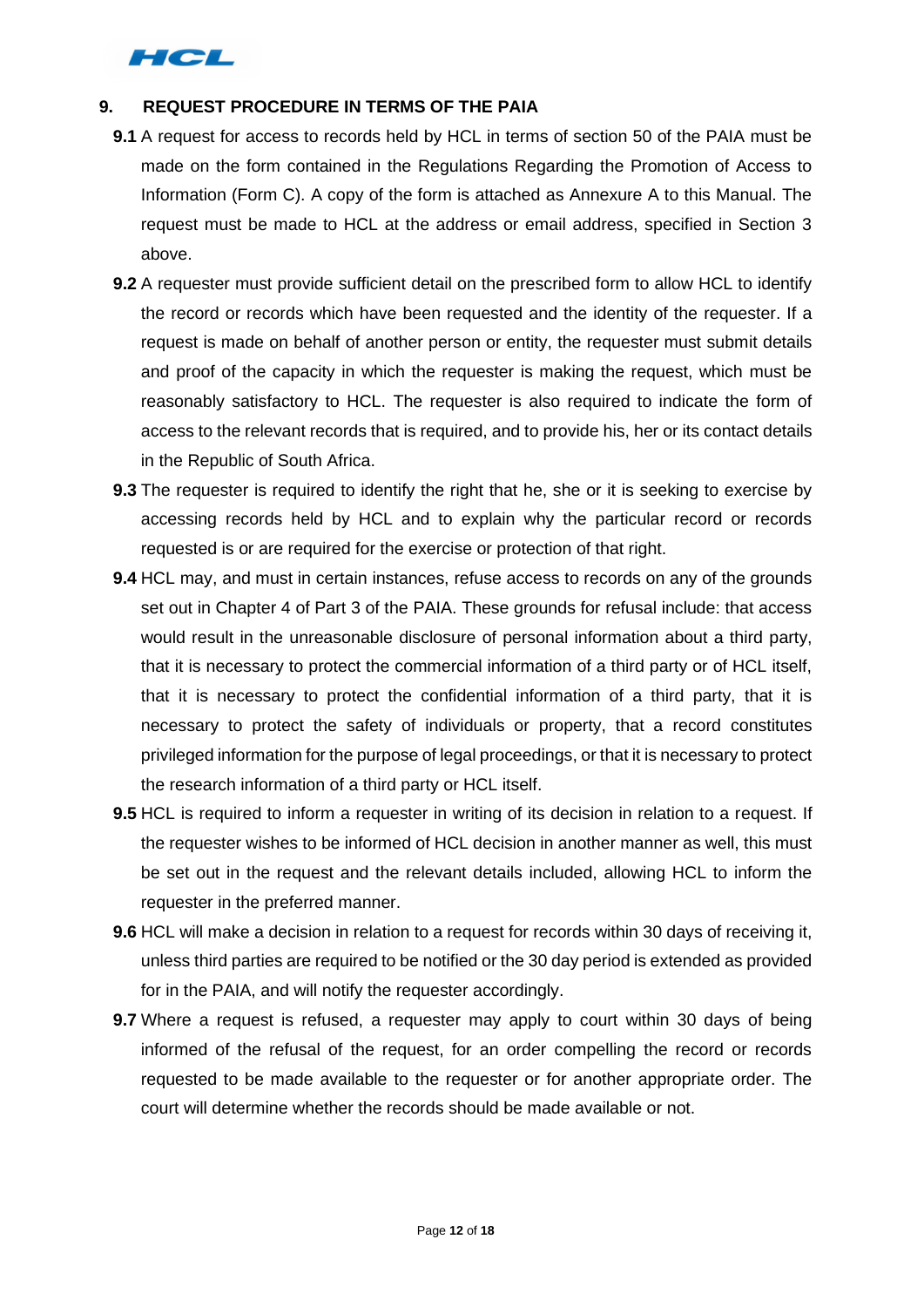

#### **10. FEES PAYABLE**

- **10.1** A Requester has to pay a request fee of R50.00, other than where the Requester is seeking access to a record containing personal information about him, her or itself. This request fee may be paid at the time a request is made, or the person authorised to deal with such requests on HCL behalf may notify the requester to pay the request fee before processing the request any further.
- **10.2** A Requester whose request for access to a record or records held by HCL is granted is also required to pay an access fee for the reproduction of the record(s), and for the search for and the preparation of the records for disclosure.
- **10.3** HCL is entitled to withhold a record until the required access fees have been paid.
- **10.4** The access fees which are payable are as follows:

|                | <b>Action taken</b>                                           | Fee               |
|----------------|---------------------------------------------------------------|-------------------|
| 1              | Photocopy of an A4-size page or part thereof                  | R <sub>1.10</sub> |
| $\overline{2}$ | Printed copy of an A4-size page or part thereof held on a     | R <sub>0.75</sub> |
|                | computer or in electronic or machine readable form            |                   |
| 3              | For a copy in a computer-readable form on $-$ Stiffy disc     | R7.50-            |
|                | Compact disc                                                  | 70.00             |
| $\overline{4}$ | Transcription of visual images, for an A4-size page or part   | R40.00            |
|                | thereof                                                       |                   |
| 5              | Copy of visual images                                         | R60.00            |
| 6              | Transcription of an audio record, for an A4-size page or part | R20.00            |
|                | thereof                                                       |                   |

- **10.5** In addition, if the search for and preparation of the record or records requested takes more than six hours, HCL may charge R30.00 for each hour or part thereof which is required for the search for and preparation of the records.
- **10.6** If HCL is of the opinion that the search for and the preparation of the records requested will require more than six hours, HCL is entitled to ask for a deposit of one third of the access fees which will be payable in respect of the records requested by the Requester. The Requester may make an application to Court to be exempted from the requirement to pay this deposit. If a deposit is made and access to the records requested is subsequently refused, the deposit will be repaid to the Requester.
- **10.7** Where any information is requested that relates to a third party, HCL is required to notify the third party of the request. The third party has an opportunity to grant his,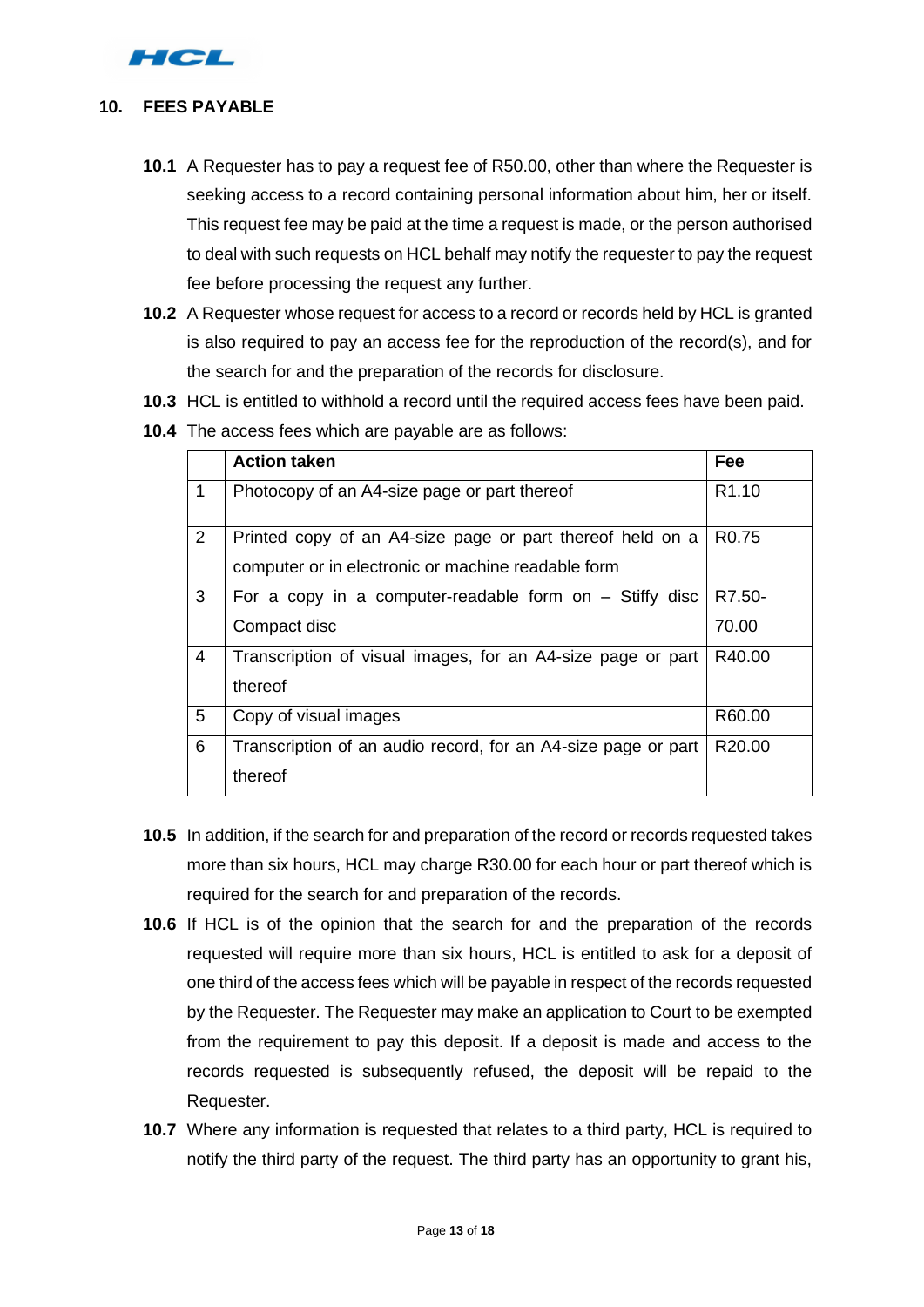

her or its consent to the disclosure of the record or to make representations as to why the requested record should not be disclosed to the requester. If HCL decides to grant access to the record, it will notify the affected third party again. The third party is entitled to apply to court in relation to that decision. The court will then determine whether the record should be disclosed by HCL or not.

## **11. AVAILABILITY OF THE MANUAL**

- **11.1** A copy of the Manual is available:
	- 11.1.1 on [IT Technology Consulting in South Africa | HCL Technologies](https://www.hcltech.com/geo-presence/africa), if any;
	- 11.1.2 head office of the HCL for public inspection during normal business hours;
	- 11.1.3 to any person upon request and upon the payment of a reasonable prescribed fee; and
	- 11.1.4 to the Information Regulator upon request.
- **11.2** A fee for a copy of the Manual, as contemplated in this Manual, shall be payable per each A4-size photocopy made.

### **12. UPDATING OF THE MANUAL**

The head of HCL TECHNOLOGIES (PTY) LTD will on a regular basis update this Manual.

*Issued by Satish Nrusimhadevara Chief Executive Officer*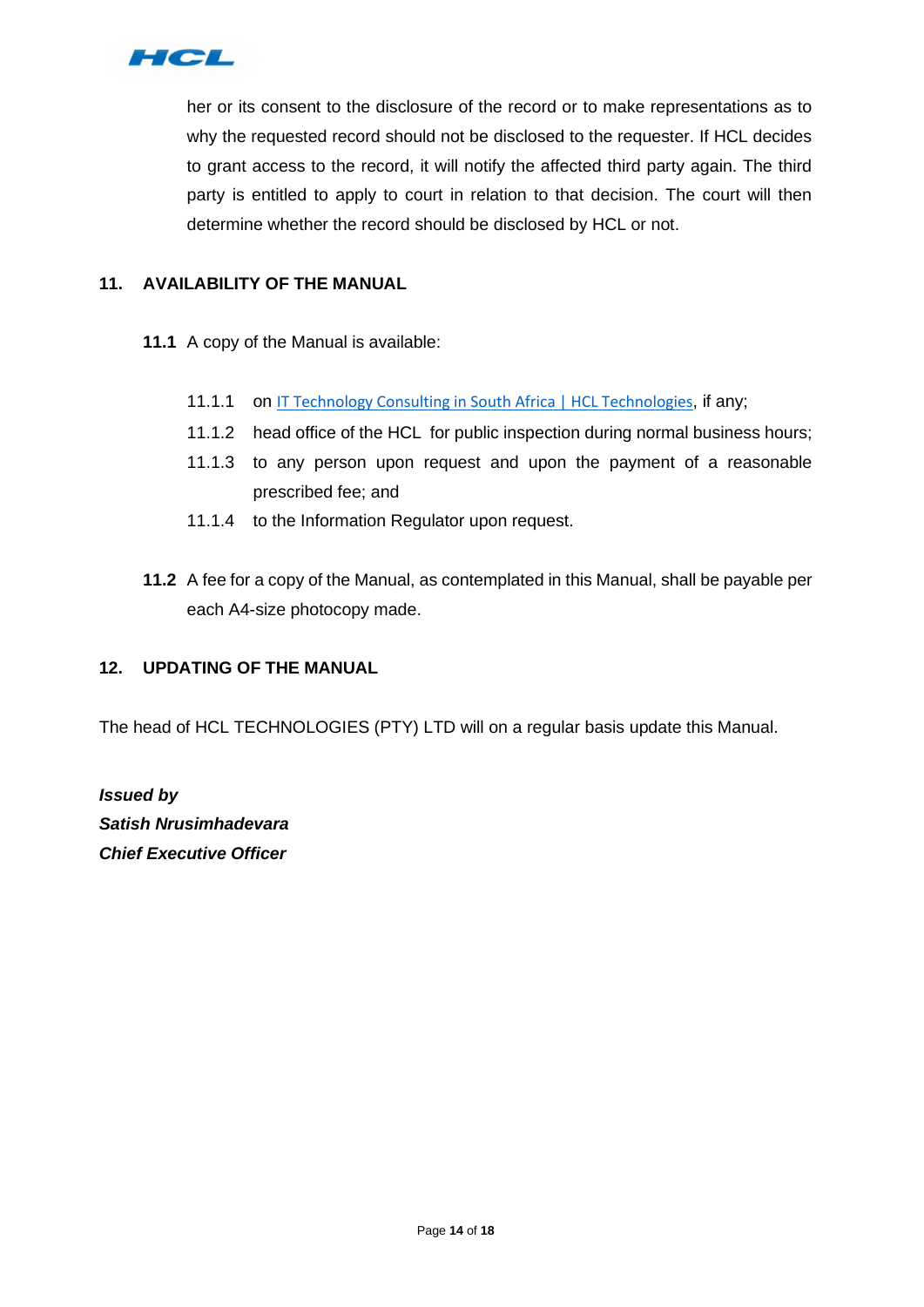

## **ANNEXURE A**

## **REQUEST FOR ACCESS TO RECORD OF PRIVATE BODY (Section 53(1) of the Promotion of Access to Information Act, 2000 (Act 2 of 2000)) [Regulation 10]**

**Particulars of private body** 

**The Head:** 

### **Particulars of person requesting access to the record**

a. The particulars of the person who requests access to the record must be given below.

b. The address and/or fax number in the Republic to which the information is to be sent must be given.

c. Proof of the capacity in which the request is made, if applicable, must be attached.

| Full names and surname:                                                   |
|---------------------------------------------------------------------------|
| Identity number:                                                          |
| Postal address:                                                           |
| Fax number:                                                               |
| Telephone number:                                                         |
| E-mail address:                                                           |
| Capacity in which request is made, when made on behalf of another person: |

## **C. Particulars of person on whose behalf request is made:**

This section must be completed ONLY if a request for information is made on behalf of another person.

| Full names and surname: |  |
|-------------------------|--|
| Identity number:        |  |

**D. Particulars of record**: (a) Provide full particulars of the record to which access is requested, including the reference number if that is known to you, to enable the record to be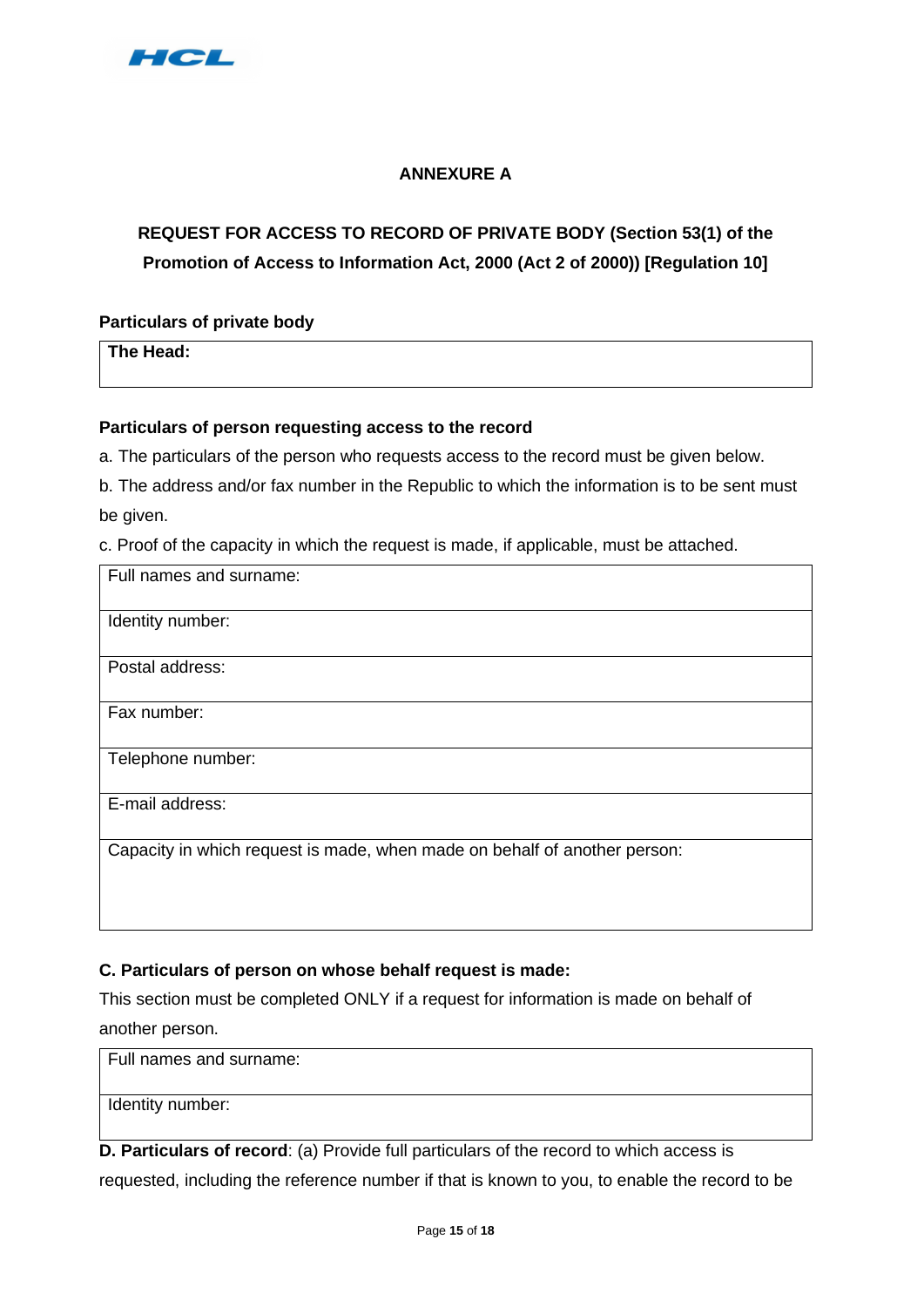

located. (b) If the provided space is inadequate, please continue on a separate folio and attach it to this form.

The requester must sign all the additional folios.

Description of record or relevant part of the record:

Reference number, if available:

Any further particulars of record:

#### **E. Fees**

(a) A request for access to a record, other than a record containing personal information about yourself, will be processed only after a request fee has been paid.

(b) You will be notified of the amount required to be paid as the request fee.

(c) The fee payable for access to a record depends on the form in which access is required; and

(d) the reasonable time required to search for and prepare a record.

(e) If you qualify for exemption of the payment of any fee, please state the reason for exemption.

Reason for exemption from payment of fees:

### **F. Form of access to record**

If you are prevented by a disability to read, view or listen to the record in the form of access provided for in 1 to 4 below, state your disability and indicate in which form the record is required.

| Disability: | Form in which record is required: |  |  |
|-------------|-----------------------------------|--|--|
|             |                                   |  |  |
|             |                                   |  |  |
|             |                                   |  |  |
|             |                                   |  |  |

Mark the appropriate box with an X

### *NOTES:*

(a) Compliance with your request for access in the specified form may depend on the form in which the record is available.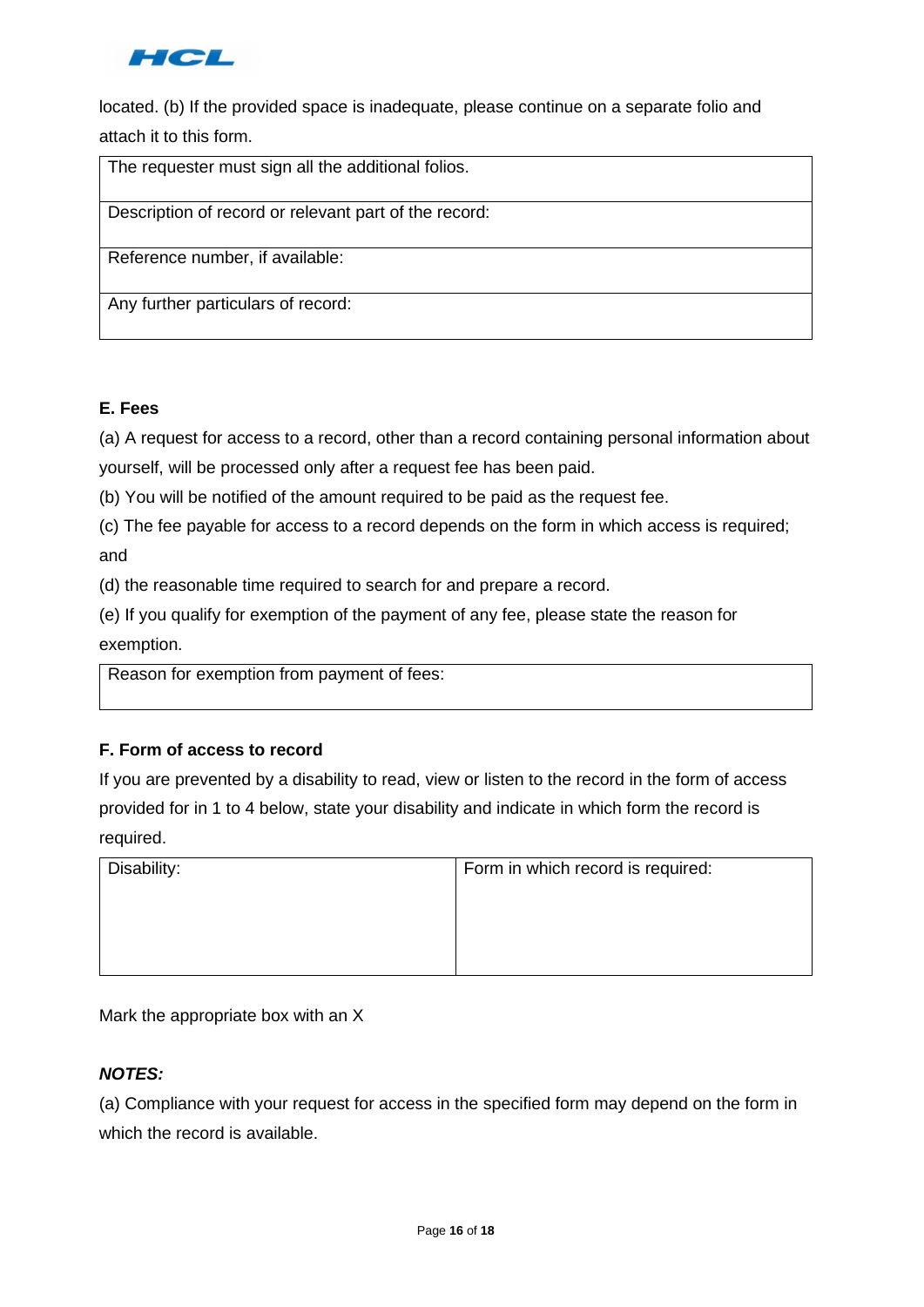

(b) Access in the form requested may be refused in certain circumstances. In such a case you will be informed if access will be granted in another form.

(c) The fee payable for access to the record, if any, will be determined partly by the form in which access is requested.

1. If the record is in written or printed form:

| Copy of record* | Inspection of record |  |
|-----------------|----------------------|--|
|                 |                      |  |

2. If record consists of visual images - (this includes photographs, slides, video recordings, computer generated images, sketches, etc.):

| View of image | Copy of image* | Transcription of the images |
|---------------|----------------|-----------------------------|
|               |                |                             |

3. If record consists of recorded words or information which can be reproduced in sound:

| Listen to the soundtrack (audio cassette) | Transcription of soundtrack (written or |  |
|-------------------------------------------|-----------------------------------------|--|
|                                           | printed document)                       |  |

4. If record is held on computer or in an electronic or machine-readable form:

| Printed copy of record* | Printed copy of information | Copy in computer readable                  |  |
|-------------------------|-----------------------------|--------------------------------------------|--|
|                         | derived from the record*    | form <sup>*</sup> (stiffy or compact disk) |  |

| *If you requested a copy or transcription of a record (above), do you wish the |  | No. |
|--------------------------------------------------------------------------------|--|-----|
| copy or transcription to be posted to you?                                     |  |     |
| Postage is payable                                                             |  |     |

## **G. Particulars of right to be exercised or protected**

If the provided space is inadequate, please continue on a separate folio and attach it to this

\_\_\_\_\_\_\_\_\_\_\_\_\_\_\_\_\_\_\_\_\_\_\_\_\_\_\_\_\_\_\_\_\_\_\_\_\_\_\_\_\_\_\_\_\_\_\_\_\_\_\_\_\_\_\_\_\_\_\_\_\_\_\_\_\_\_\_\_\_\_\_\_\_\_\_ \_\_\_\_\_\_\_\_\_\_\_\_\_\_\_\_\_\_\_\_\_\_\_\_\_\_\_\_\_\_\_\_\_\_\_\_\_\_\_\_\_\_\_\_\_\_\_\_\_\_\_\_\_\_\_\_\_\_\_\_\_\_\_\_\_\_\_\_\_\_\_\_\_\_\_ \_\_\_\_\_\_\_\_\_\_\_\_\_\_\_\_\_\_\_\_\_\_\_\_\_\_\_\_\_\_\_\_\_\_\_\_\_\_\_\_\_\_\_\_\_\_\_\_\_\_\_\_\_\_\_\_\_\_\_\_\_\_\_\_\_\_\_\_\_\_\_\_\_\_\_ \_\_\_\_\_\_\_\_\_\_\_\_\_\_\_\_\_\_\_\_\_\_\_\_\_\_\_\_\_\_\_\_\_\_\_\_\_\_\_\_\_\_\_\_\_\_\_\_\_\_\_\_\_\_\_\_\_\_\_\_\_\_\_\_\_\_\_\_\_\_\_\_\_\_\_

form. **The requester must sign all the additional folios.**

Indicate which right is to be exercised or protected:

Explain why the record requested is required for the exercise or protection of the aforementioned right: